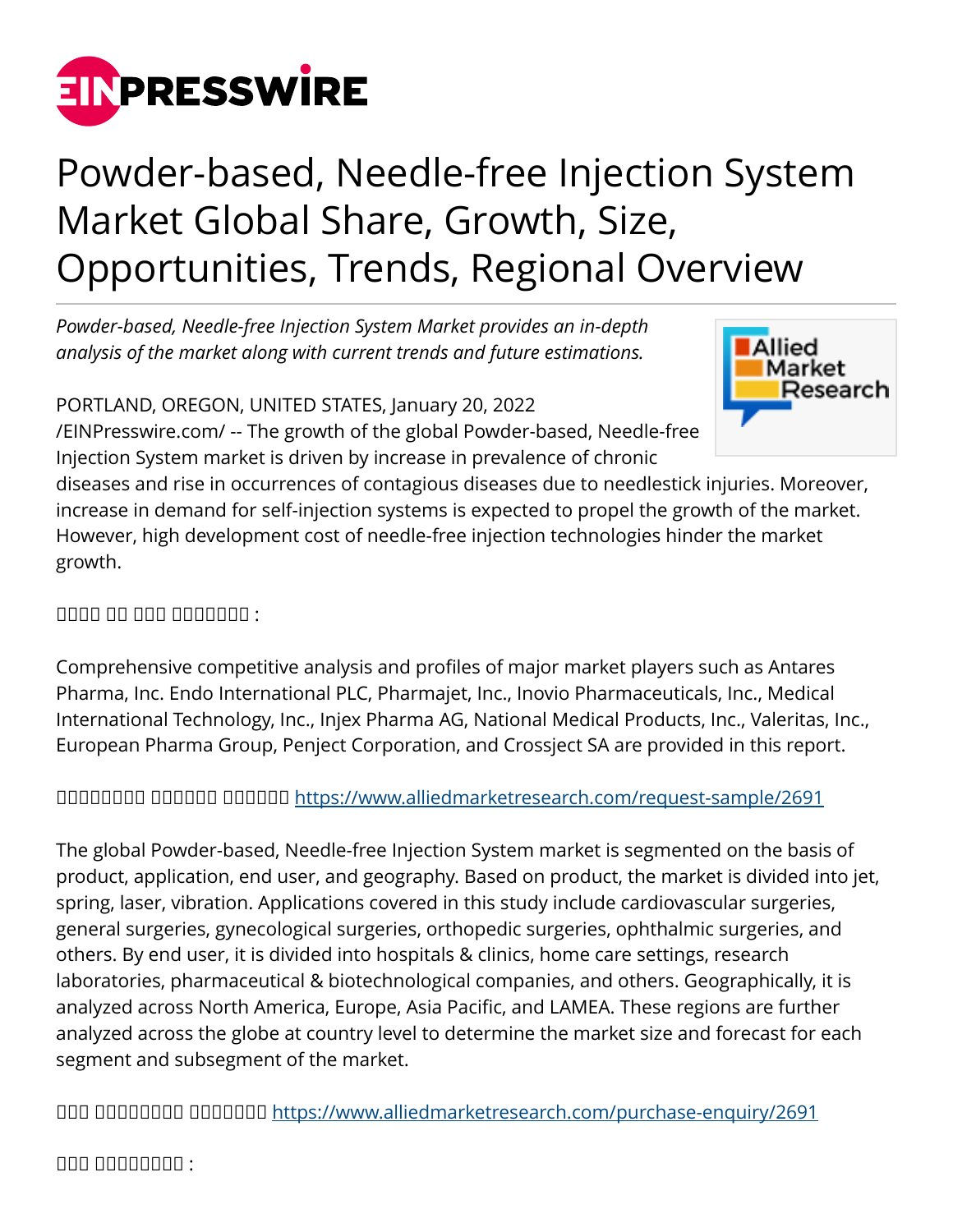• The study provides an in-depth analysis of the market along with current trends and future estimations to elucidate the imminent investment pockets.

• Extensive analysis of the market is conducted by following key product positioning and monitoring the top competitors within the market framework.

• If offers a quantitative analysis from 2017 to 2023 to enable the stakeholders to capitalize on the prevailing market opportunities.

• Comprehensive analysis of all geographical regions is provided to determine the prevailing opportunities.

• Key players are profiled and their strategies are analyzed thoroughly to understand the competitive outlook of the global Powder-based, Needle-free Injection System market.

ᵝᵟᵠ ᵝᵟᵠᵞᵟᵟᵟᵟ ᵁᵁᵂᵂᵂᵂ [https://www.alliedmarketresearch.com/powder-based-needle-free](https://www.alliedmarketresearch.com/powder-based-needle-free-injection-system-market)[injection-system-market](https://www.alliedmarketresearch.com/powder-based-needle-free-injection-system-market)

ᵁᵁᵂᵁᵂᵁᵁ ᵁᵁᵂᵂᵂᵂᵂ:

[Compound Camphor Ointment Market](https://www.alliedmarketresearch.com/compound-camphor-ointment-market)

[Asia-Pacific Electric Dental Handpieces Market](https://www.alliedmarketresearch.com/asia-pacific-electric-dental-handpieces-market)

ᵀᵁᵀᵀᵁᵀ- ᵀ ᵁᵂᵁᵂᵁᵂᵂᵂᵂᵂᵂᵂ-ᵀᵁᵂᵁᵁ ᵀᵂᵁᵂᵁᵂᵃ (ᵀᵂᵁᵂᵂᵂᵂ ᵂᵂ-ᵁᵁᵂᵁᵂᵁ, ᵂᵂᵁᵂᵁᵂᵂᵂᵂᵂᵂᵂ-ᵁᵁᵂᵁᵁ ᵂᵂᵂᵁᵂᵂᵂ ᵂᵂᵁᵁᵂ) ᵀᵁᵁᵁᵂᵁᵁ ᵁᵃ ᵀᵂᵂᵂᵁᵁ ᵀᵁᵂᵂᵁᵂ ᵁᵁᵂᵁᵁᵂᵁᵂ:

AMR introduces its online premium subscription-based library Avenue, designed specifically to offer cost-effective, one-stop solution for enterprises, investors, and universities. With Avenue, subscribers can avail an entire repository of reports on more than 2,000 niche industries and more than 12,000 company profiles. Moreover, users can get an online access to quantitative and qualitative data in PDF and Excel formats along with analyst support, customization, and updated versions of reports.

ᵀᵁᵂ ᵁᵂ ᵁᵁᵁᵁᵂᵂ ᵂᵂ ᵂᵂᵁ ᵂᵂᵁᵂᵁᵂᵃ ᵂᵁ ᵂᵁᵂᵂᵂᵂᵂ ᵁᵂ ᵁᵂᵃ ᵂᵂᵂᵁ ᵁᵂᵂᵂ ᵁᵂᵃ ᵁᵁᵂᵂᵁᵁ ᵁᵂᵁ ᵁᵂᵃᵃᵂᵁᵂᵁ. ᵀᵂᵂ ᵂᵂᵂᵁ ᵁᵁᵂᵁᵂᵂᵂ, ᵁᵂᵂᵂᵂᵃ ᵂᵂᵁ ᵂᵂᵂᵂ:<https://www.alliedmarketresearch.com/library-access>

 $\Box$ 

Allied Market Research (AMR) is a full-service market research and business-consulting wing of Allied Analytics LLP based in Portland, Oregon. Allied Market Research provides global enterprises as well as medium and small businesses with unmatched quality of "Market Research Reports" and "Business Intelligence Solutions." AMR has a targeted view to provide business insights and consulting to assist its clients to make strategic business decisions and achieve sustainable growth in their respective market domains. AMR offers its services across 11 industry verticals including Life Sciences, Consumer Goods, Materials & Chemicals, Construction